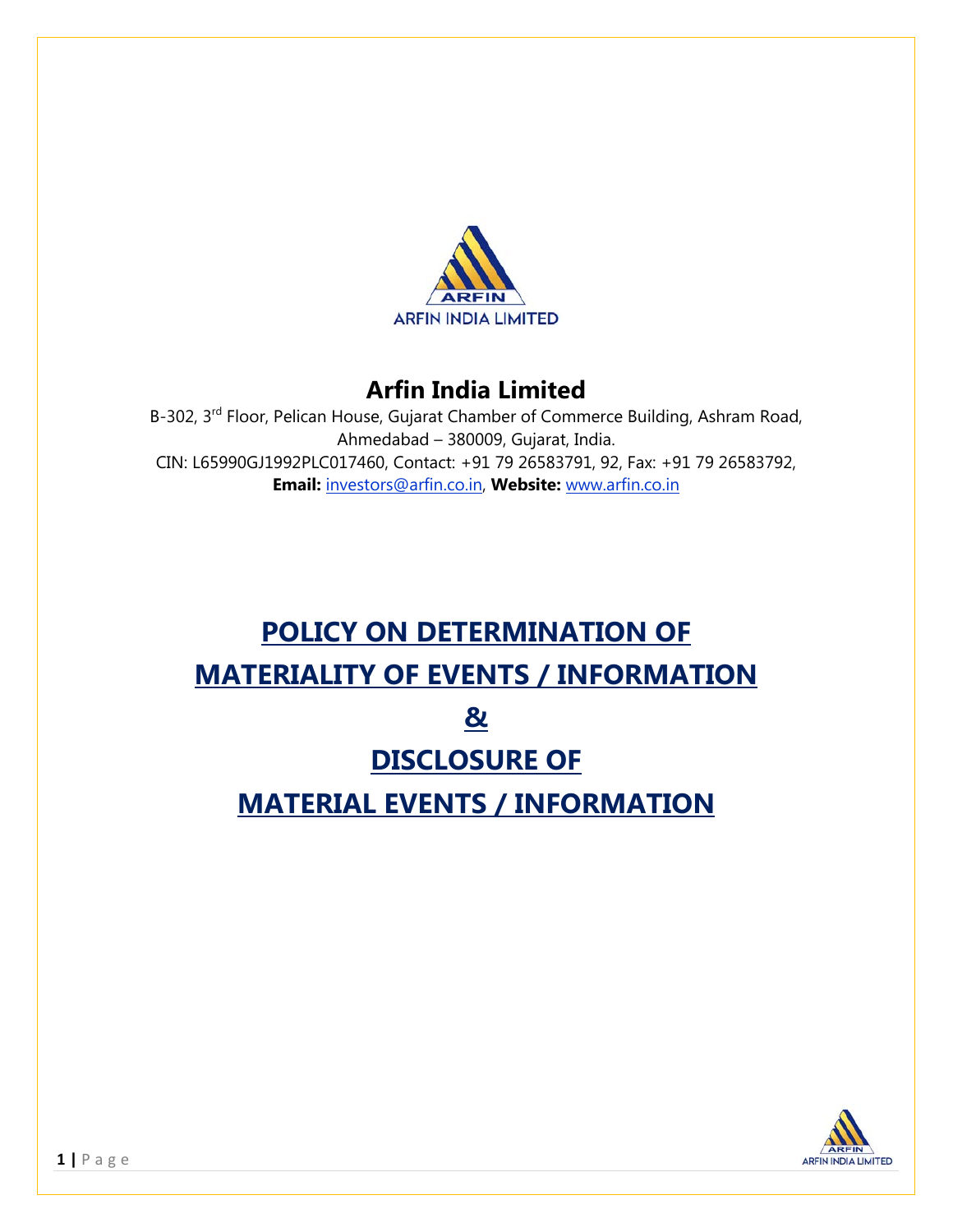## **Table of Contents**

| Sr.<br>No. | <b>Particulars</b>                                                          |   |  |  |
|------------|-----------------------------------------------------------------------------|---|--|--|
| 1.         | <b>Statutory Mandate</b>                                                    | 3 |  |  |
| 2.         | Objective of Policy and Scope                                               | 3 |  |  |
| 3.         | <b>Definitions</b>                                                          | 3 |  |  |
| 4.         | <b>Policy Statement</b>                                                     | 4 |  |  |
| 5.         | Criteria for Determination of Materiality of Events / Information           |   |  |  |
| 6.         | Authority for Determining Materiality of Events / Information & Disclosures |   |  |  |
| 7.         | Website Updation / Updates to Stock Exchanges                               | 8 |  |  |
| 8.         | Authority to the KMPs                                                       | 8 |  |  |
| 9.         | Policy Review and Board's Approval                                          | 8 |  |  |

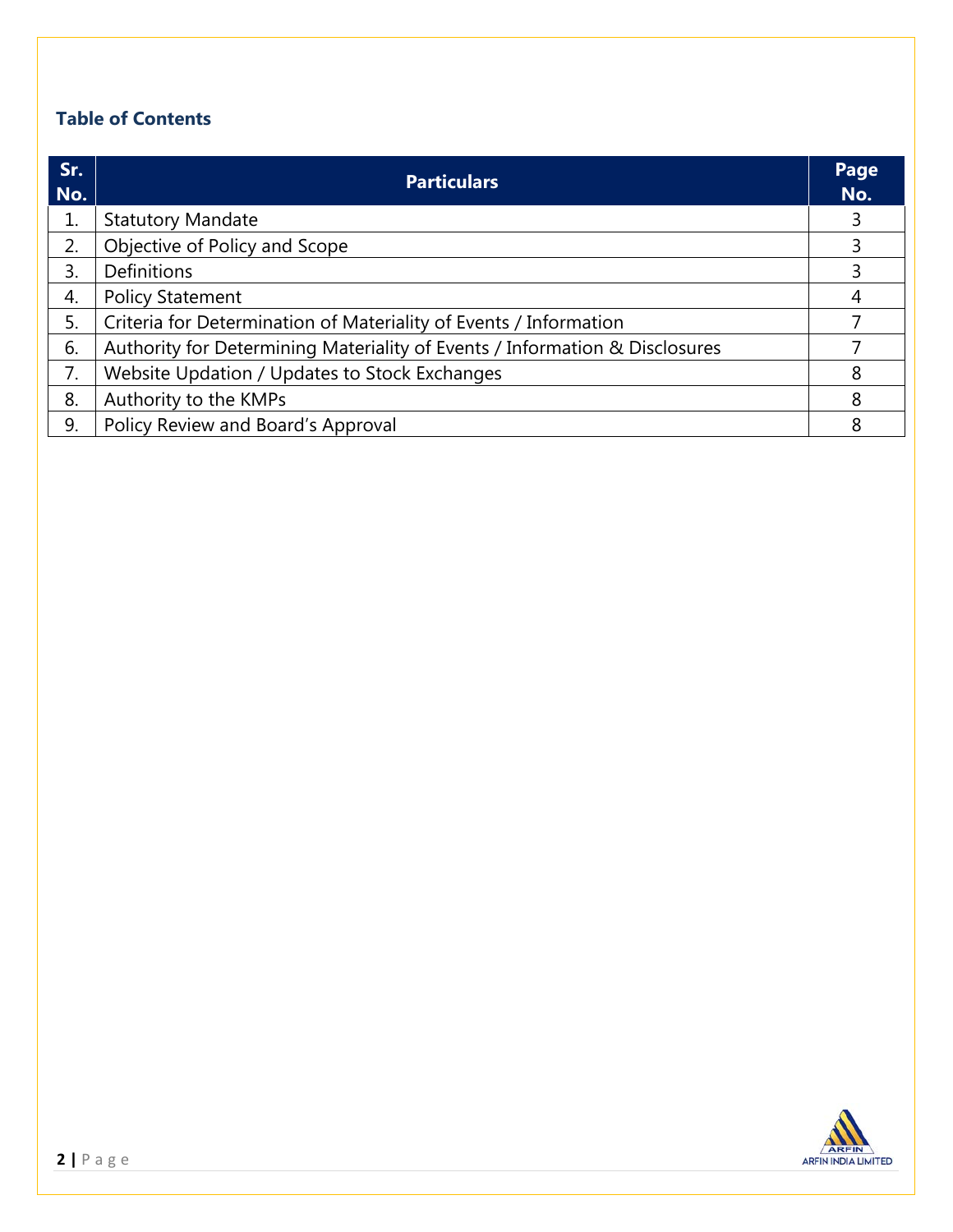#### **1. Statutory Mandate**

The Policy is framed in accordance with the requirements of the Regulation 30 of Securities and Exchange Board of India (Listing Obligations and Disclosure Requirements) Regulations, 2015 ("SEBI LODR").

The objective of the Policy is to determine materiality of events or information of the Company and to ensure that such information is adequately disseminated in pursuance with the Regulations and to provide an overall governance framework for such determination of materiality.

This Policy will be applicable to the Company with effect from December 1, 2015.

#### **2. Objective of the Policy and Scope**

The main objective of this policy is to determine the events and information which in the opinion of the Board are Material and needs to be disclosed to the stock exchanges in accordance with the provisions of SEBI LODR as per the time span hitherto defined.

The policy is intended to define disclosure of events / information and to provide guidance to the Board of Directors, KMPs and other executives and staff working in Arfin regarding their responsibility about making available such events / information to public which may materially affect the performance of the Company and thereby the share prices of the Company.

The policy is framed for the purpose of systematic identification, categorization, review, disclosure and updation on website, the events / information which are considered material and which needs to be disclosed to the stock exchange.

All the words and expressions used in this Policy, unless defined hereinafter, shall have meaning respectively assigned to them under the SEBI LODR and in the absence of its definition or explanation therein, as per the Companies Act, 2013 and the Rules, Notifications and Circulars made / issued thereunder, as amended from time to time.

#### **3. Definitions**

"**Act**" shall mean the Companies Act, 2013 and the Rules framed thereunder, including any modifications, clarifications, circulars or re-enactment thereof.

"**Audit Committee or Committee**" means Audit Committee constituted by the Board of Director of the Company, from time to time under provisions of SEBI LODR and the Companies Act, 2013.

"**Board of Directors or Board**" means the Board of Directors of the Company, as constituted from time to time.

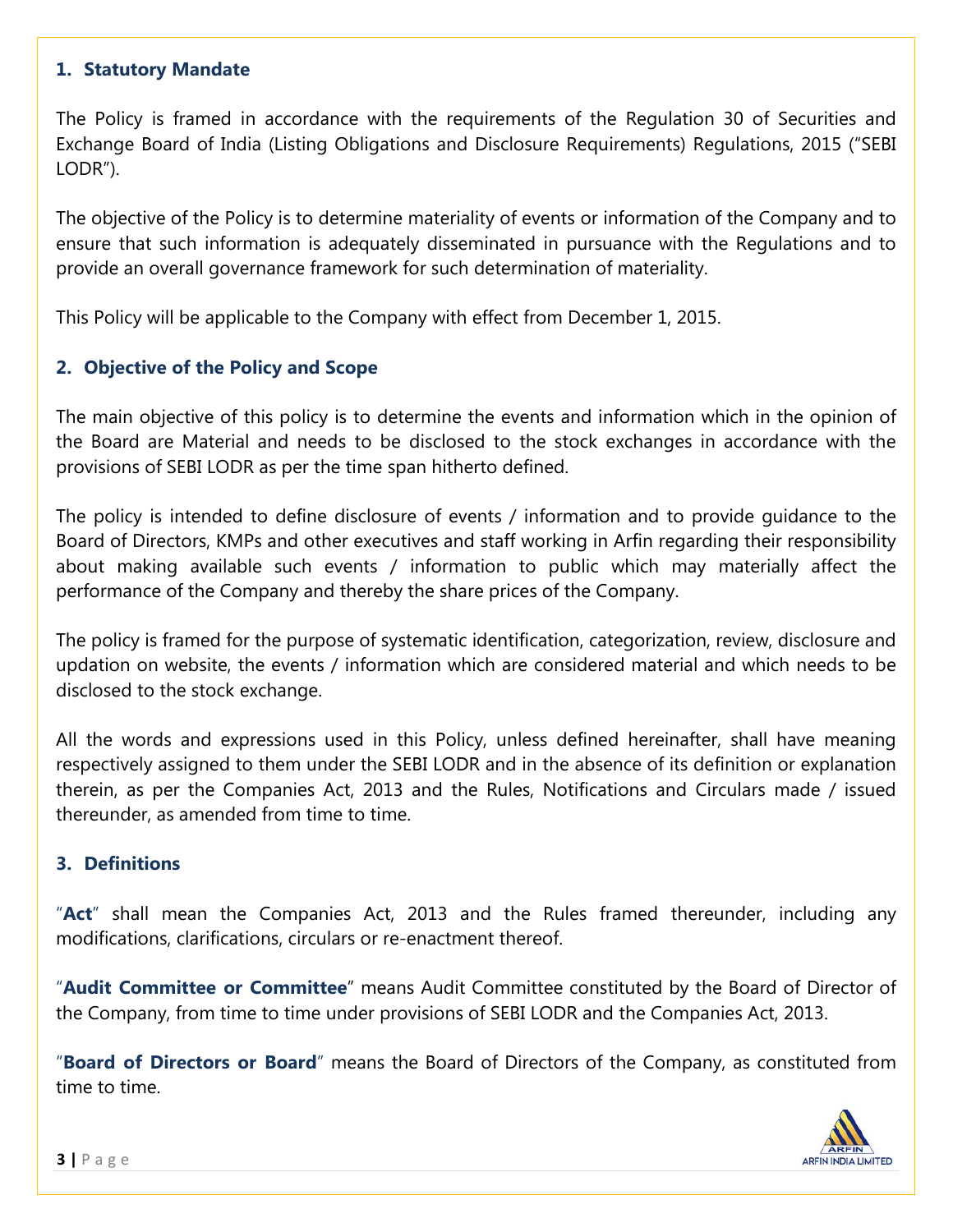"**Company**" means Arfin India Limited.

"**Independent Director**" means a Director of the Company, not being a Whole Time Director who is neither a promoter nor belongs to the promoter group of the Company and who satisfies other criteria for independence as laid down under Schedule IV of the Companies Act, 2013 and the SEBI LODR.

"**Key Managerial Personnel**" (KMP) mean Key Managerial Personnel as defined in Sub-section (51) of Section 2 of the Companies Act, 2013.

"**Listing Agreement**" shall mean an agreement that is to be entered into between a Recognized Stock Exchange and the Company pursuant to the SEBI LODR.

"**Material Event**" or "**Material Information**" shall mean such event or information as set out in the Schedule of the SEBI LODR or as may be determined in terms of this Policy. In the Policy, the words, "material" and "materiality" shall be construed accordingly.

"**Other Events**" are those as may be decided from time to time and in accordance with Para B of Part A of Schedule III, based on application of the guidelines for materiality, as specified in sub regulation (4) of Regulation 30 of SEBI LODR.

"**Policy**" means Policy on Materiality of Events / Information & Disclosure of Material Events / Information.

Any other term not defined herein shall have the same meaning as defined in the Companies Act, 2013, the Listing Agreement, Regulations or any other applicable law or regulation to the extent applicable to the Company.

#### **4. Policy Statement**

The Board of Directors of the Company shall determine the events which are classified under different categories to be material and / or other events having a bearing on the performance of the Company and on the share prices of the Company, which needs to be disclosed to the stock exchanges as per the time span specified against each category.

#### **Outcome of Meetings of the Board of Directors / Committee of Directors**

The Company shall disclose to the Exchange(s), within 30 minutes of the closure of the meeting of Board of Directors / Committee of Directors, held to consider the following without any application of the guidelines for materiality as specified in sub-regulation (4) of Regulation 30 of SEBI LODR:

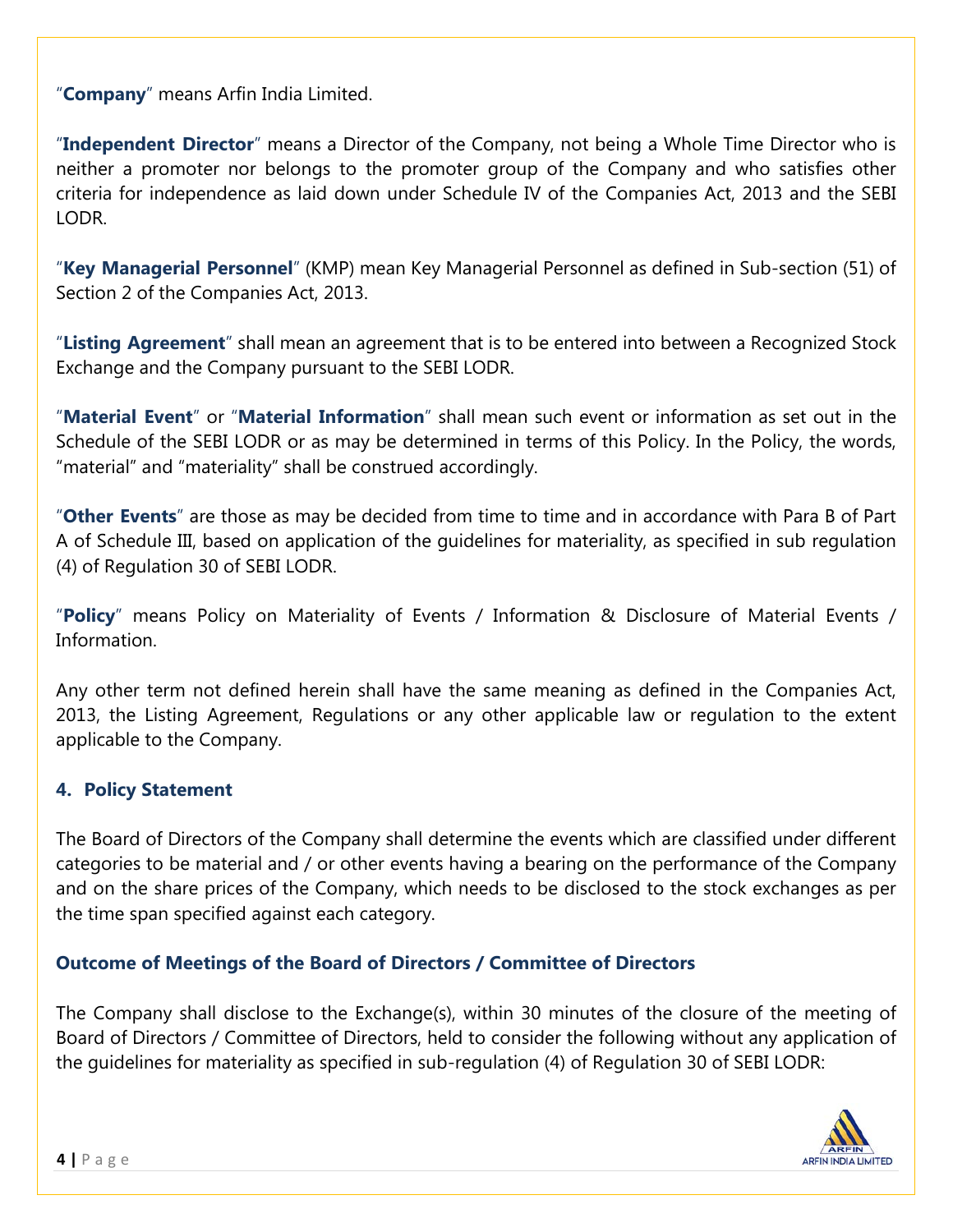- a) dividends and / or cash bonuses recommended or declared or the decision to pass any dividend and the date on which dividend shall be paid / dispatched;
- b) any cancellation of dividend with reasons thereof;
- c) the decision on buyback of securities;
- d) the decision with respect to fund raising proposed to be undertaken;
- e) increase in capital by issue of bonus shares through capitalization including the date on which such bonus shares shall be credited / dispatched;
- f) reissue of forfeited shares or securities, or the issue of shares or securities held in reserve for future issue or the creation in any form or manner of new shares or securities or any other rights, privileges or benefits to subscribe to;
- g) short particulars of any other alterations of capital, including calls;
- h) financial results;
- i) decision on voluntary delisting by the listed entity from stock exchange(s).

#### **Material Events**

The Company shall first disclose to stock exchange(s) of all events, as specified in Para A of Part A of Schedule III as reproduced below, or information as soon as reasonably possible and not later than twenty four hours from the occurrence of event or information without any application of the guidelines for materiality as specified in sub-regulation (4) of Regulation 30 of SEBI LODR:

a) acquisition, (including agreement to acquire), scheme of arrangement which includes amalgamation / merger / demerger / restructuring, or sale or disposal of unit(s), division(s) or subsidiary of the listed entity or any other restructuring.

Explanation: For the purpose of this sub-para, the word 'acquisition' shall mean,-

- i. acquiring control, whether directly or indirectly; or,
- ii. acquiring or agreeing to acquire shares or voting rights in, a Company, whether directly or indirectly, such that
	- a) the listed entity holds shares or voting rights aggregating to five per cent or more of the shares or voting rights in the said Company, or;
	- b) there has been a change in holding from the last disclosure made under sub-clause (a) of clause (ii) of the Explanation to this sub-para and such change exceeds two per cent of the total shareholding or voting rights in the said Company.
- b) issuance or forfeiture of securities, split or consolidation of shares, buyback of securities any restriction on transferability of securities or alteration in terms or structure of existing securities including forfeiture, reissue of forfeited securities, alteration of calls, redemption of securities etc.
- c) revision in Rating(s).

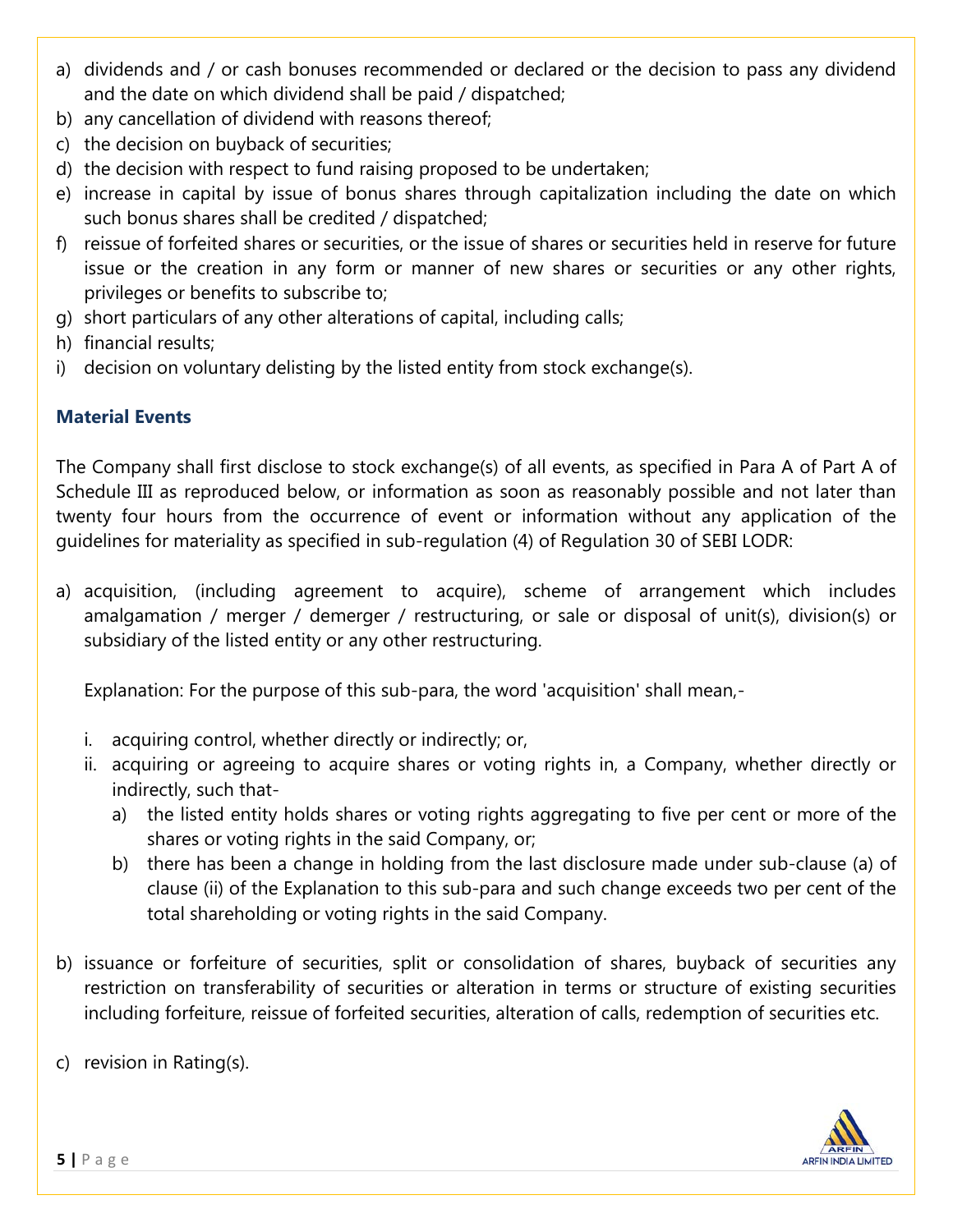- d) agreements (viz. shareholder agreement(s), joint venture agreement(s), family settlement agreement(s) (to the extent that it impacts management and control of the listed entity), agreement(s) / treaty(ies) / contract(s) with media companies) which are binding and not in normal course of business, revision(s) or amendment(s) and termination(s) thereof.
- e) fraud / defaults by Promoter or Key Managerial Personnel or by listed entity or arrest of Key Managerial Personnel or Promoter.
- f) change in Directors, Key Managerial Personnel (Managing Director, Chief Executive Officer, Chief Financial Officer, Company Secretary etc.), Auditor and Compliance Officer.
- g) appointment or discontinuation of share transfer agent.
- h) corporate debt restructuring.
- i) one time settlement with a bank.
- j) reference to BIFR and winding-up petition filed by any party / creditors.
- k) issuance of Notices, call letters, resolutions and circulars sent to shareholders, debenture holders or creditors or any class of them or advertised in the media by the listed entity.
- l) proceedings of Annual and Extraordinary General Meetings of the listed entity.
- m) amendments to memorandum and articles of association of listed entity, in brief.
- n) schedule of Analyst or Institutional Investor meet and presentations on financial results made by the listed entity to analysts or institutional investors.

Note: In case the disclosure is made after twenty four hours of occurrence of the event or information, the Company shall, along with such disclosures provide explanation for delay.

#### **Other Events**

The Company shall disclose to stock exchange(s) of all events, as specified in Para B of Part A of Schedule III as reproduced below, based on application of the guidelines for materiality, as specified in sub-regulation (4) of Regulation 30 of SEBI LODR.

a) commencement or any postponement in the date of commencement of commercial production or commercial operations of any unit / division.

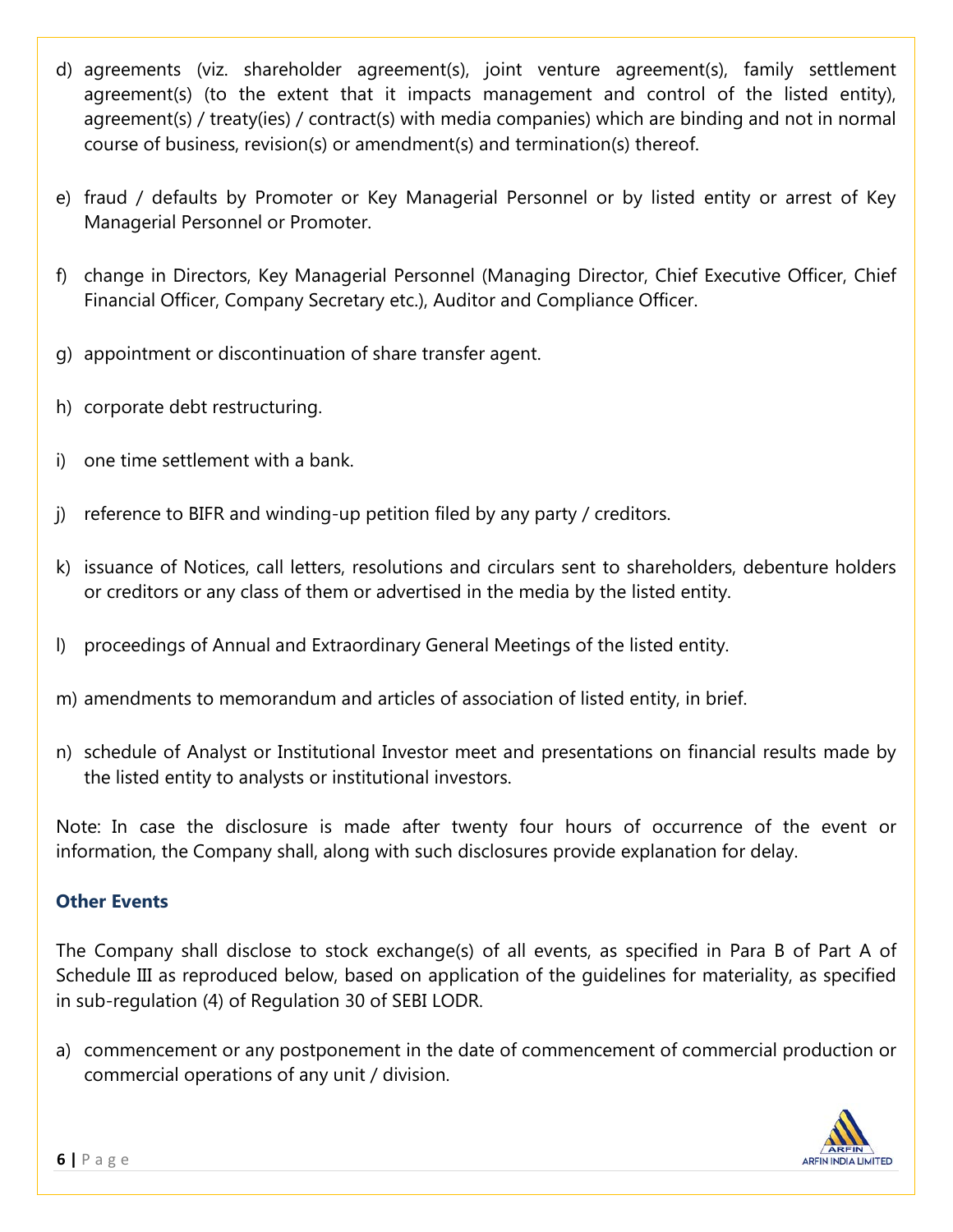- b) change in the general character or nature of business brought about by arrangements for strategic, technical, manufacturing, or marketing tie-up, adoption of new lines of business or closure of operations of any unit / division (entirety or piecemeal).
- c) capacity addition or product launch.
- d) awarding, bagging / receiving, amendment or termination of awarded / bagged orders / contracts not in the normal course of business.
- e) agreements (viz. loan agreement(s) (as a borrower) or any other agreement(s) which are binding and not in normal course of business) and revision(s) or amendment(s) or termination(s) thereof.
- f) disruption of operations of any one or more units or division of the listed entity due to natural calamity (earthquake, flood, fire etc.), force majeure or events such as strikes, lockouts etc.
- g) effect(s) arising out of change in the regulatory framework applicable to the listed entity.
- h) litigation(s) / dispute(s) / regulatory action(s) with impact.
- i) Fraud / defaults etc. by directors (other than key managerial personnel) or employees of listed entity.
- j) options to purchase securities including any ESOP / ESPS Scheme.
- k) giving of guarantees or indemnity or becoming a surety for any third Party.
- l) granting, withdrawal, surrender, cancellation or suspension of key licenses or regulatory approvals.

Any other information / event viz. major development that is likely to affect business, e.g. emergence of new technologies, expiry of patents, any change of accounting policy that may have a significant impact on the accounts, etc. and brief details thereof and any other information which is exclusively known to the Company which may be necessary to enable the holders of securities of the Company to appraise its position and to avoid the establishment of a false market in such securities.

#### **5. Criteria for Determination of Materiality of Events / Information**

Materiality has to be determined on a case to case basis depending on the specific facts and circumstances relating to the event / information. A particular event / information would be considered as material in nature if it satisfies either of the criteria proposed below:

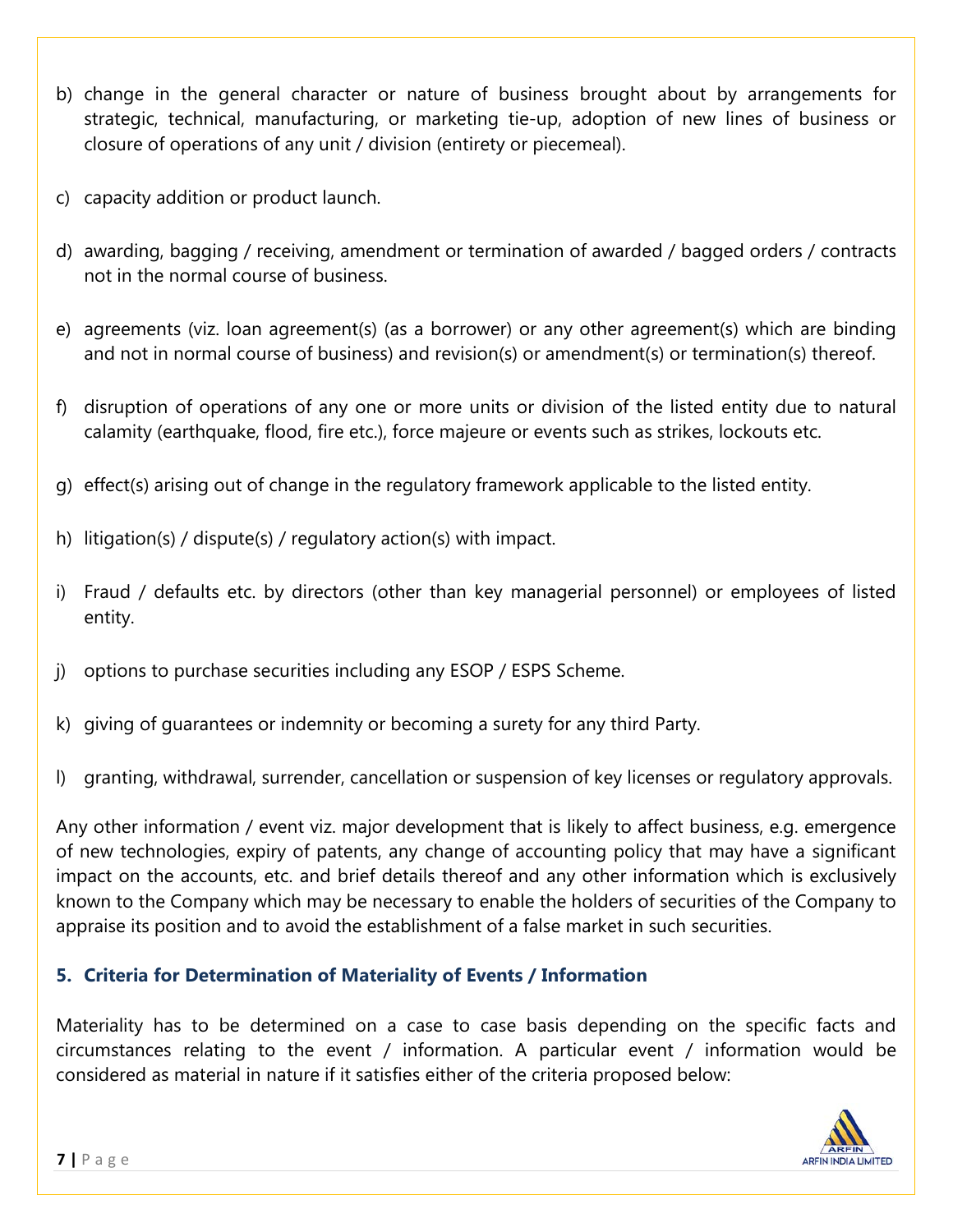- a) the omission of an event or information, which is likely to result in discontinuity or alteration of event or information already available publicly; or
- b) the omission of an event or information is likely to result in significant market reaction if the said omission came to light at a later date;
- c) in case where the criteria specified in sub-clauses (a) and (b) are not applicable, an event / information may be treated as being material if in the opinion of the Board of Directors of the Company, the event / information is considered material.

If particular information or event in question satisfies any of the above mentioned criteria, the Company would be under an obligation to disclose the same to the stock exchange.

### **6. Authority for Determining Materiality of Events / Information & Disclosures**

The Whole Time Director & Executive Chairman, Managing Director, Company Secretary & Compliance Officer and Chief Financial Officer of the Company (collectively known as 'Authorised KMPs') shall be jointly / severally authorised for determining materiality of event / information, classify it as a material event / information, decide the appropriate time at which disclosure is to be filed with the stock exchange and details that may be filed in the best interest of present and potential investors.

The Authorised KMPs shall determine the credibility to the information and / or event and once the information / event has been set out in stone to a level of concretization, the information would be disclosed by the Company in a timely manner.

In case any Functional Head becomes aware of some material information about the Company, the said Functional Head would contact any one of the Authorised KMPs, who would then determine whether the information requires disclosure to the stock exchanges or not in accordance with provisions of SEBI LODR.

In some cases, to ascertain materiality thresholds, the Authorised KMPs, shall frame their opinion on a case to case basis, based on specific facts and circumstances relating to the information / event and while doing so, it may consider, among other factors, the following factors:

- whether there would any direct or indirect impact on the reputation of the Company; or
- whether non-disclosure can lead to creation of false market in the securities of the Company;
- or

whether there would be a significant impact on the operations or performance of the Company.